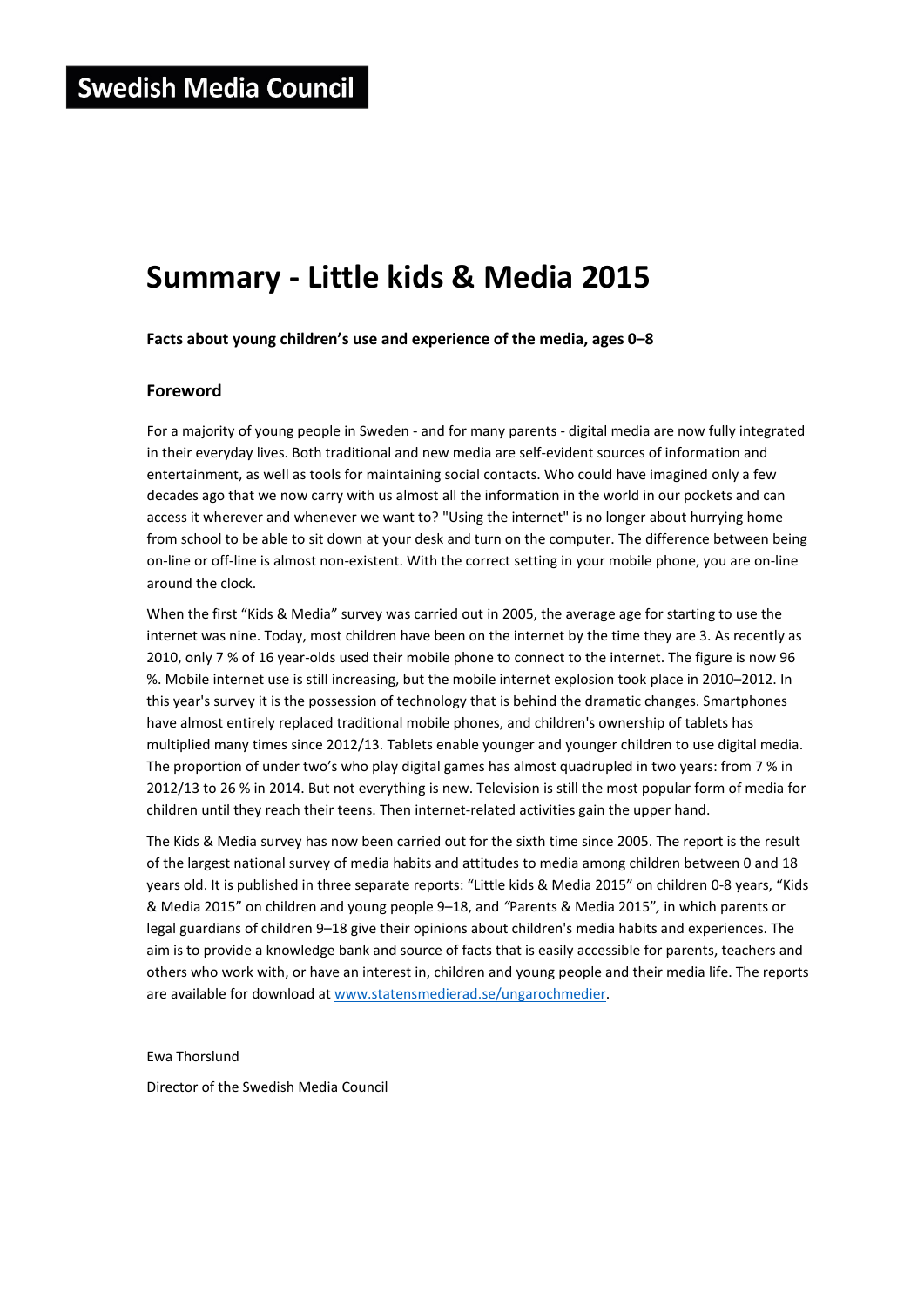# **Introduction, background, methodology, and reading instructions**

This is a presentation of the results of the survey of media habits among children 0–8 years old. It also includes questions about guardians' attitudes regarding children's use of media, protection aspects regarding media content and opinions about harmful influence by media. The part of Kids & Media presented here has been carried out through questions to guardians; it is not the children themselves who have responded to the questions. Results are presented throughout in three age groups, which in body text are named using figures: 0–1 (years), 2–4 (years) and 5–8 (years).

The first "Little kids & Media" survey was carried out in 2010. The current Swedish Media Council was then not formed in its current organisational form yet, and the survey was carried out by a committee under the Swedish Ministry of Culture, also called the Swedish Media Council. The report in 2010 did not include children younger than 2, so the results from the group 0–1 cannot be compared with the results from this study.

In 2012/13 the Swedish Media Council carried out a study in which 0–1 year-olds were also included. The media landscape is changing rapidly, causing certain new issues to be added while others lose their relevance. This has resulted in some questions being reformulated and some response options being changed, which means that direct comparisons with results from previous studies are not always possible. In cases where results are comparable between the two studies, these are presented in the body text and tables. At the same time as this report, two other reports are also being published. These are "Kids & Media 2015", where children and young people 9-18 were asked about their habits and attitudes regarding media and "Parents & Media 2015", where parents of children 9-18 were asked about their attitudes to children's use of media.

The basis for this report consists of two different postal questionnaires that were sent out to 2,000 parents of children 0–4 and 1,996 parents of children 5–8 years old. Compared with the 2012/13 study, this one has twice as many respondents and is Sweden's largest statistical survey of children's media habits. In order to compare it with previous studies, three age ranges were used for the children in the analysis: 0–1, 2–4 and 5–8. Parents could answer the questions on the internet or using traditional postal questionnaires. Statistics Sweden carried out the collection of data. The selection of respondents was an independent, random sample stratified by age: 0–4 and 5–8. Data acquisition was between 2 September and 17 November 2014. The response rate was 41.8 % for 0–4 and 39.7 % for 5–8. This is a couple of percentage points lower compared with the "Little kids & Media" survey from 2012/13. Declining response rates are not unique for this series of reports, or even for media habit surveys, but have been observed over a long time period for different types of surveys with random selection, both in Sweden and internationally. The reasons for this are not fully understood, but a reasonable assumption is that a general increase in the number of studies - academic as well as market research - have led to a more widespread reluctance to respond to surveys. Time will tell if it is possible to continue with questionnaire surveys with independent random selection, or if it is possible to use alternative methods of data collection.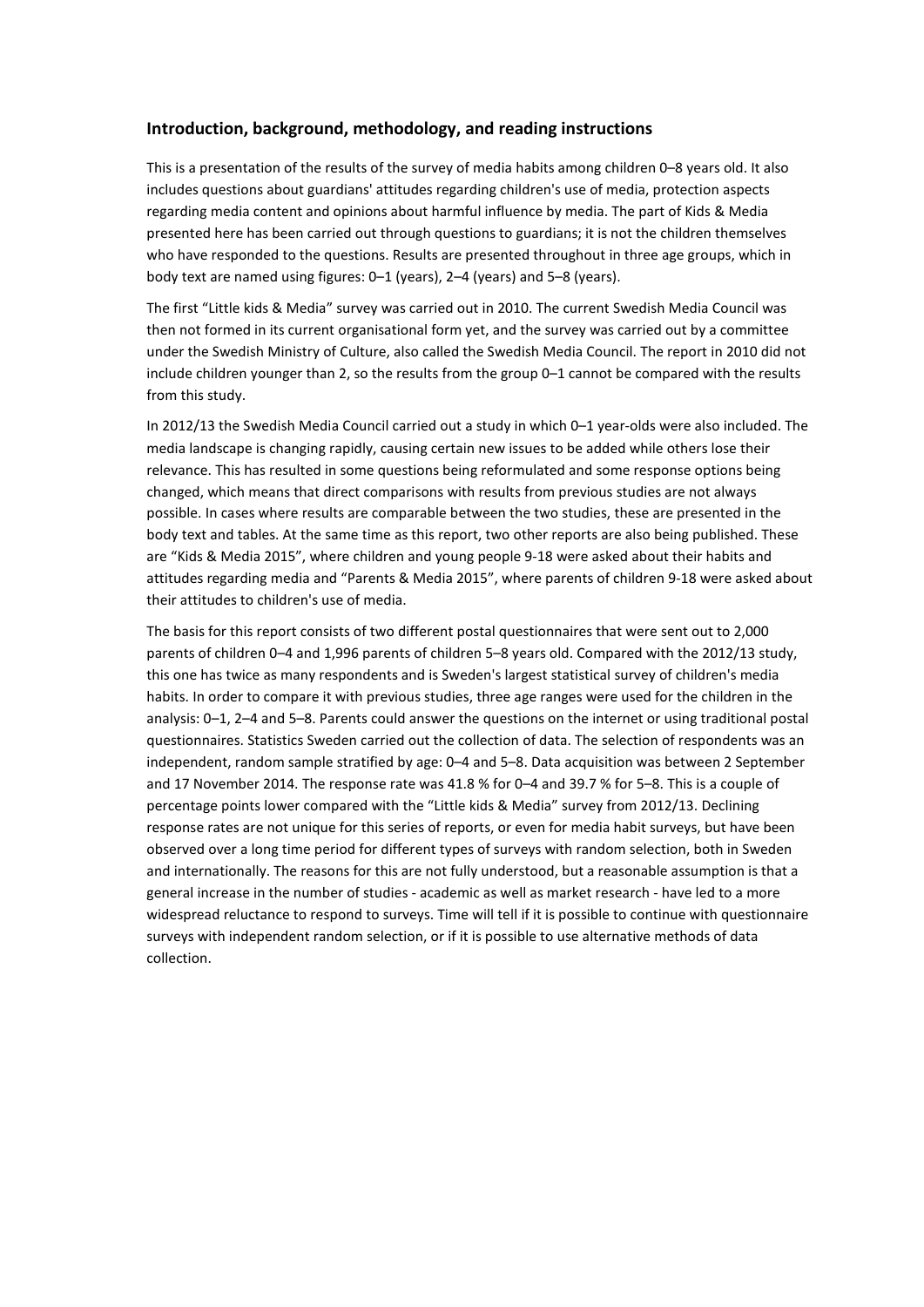#### **Summary**

This section summarises the results where the differences are greatest between different groups, or where there has been a significant development over time compared with previous studies. One clear trend is that certain forms of media use are becoming more widespread among younger age groups. The differences between boys' and girls' use of media is non-existent among the youngest, but increases with age. There are, however, large differences between the various forms of media. Regarding which computer games and video games boys and girls prefer, it is possible to discern certain gender differences as early as the 2–4 group and wide differences among 5–8 year-olds. Differences in preferences for TV programmes are close to non-existent among 2–4 year-olds (they are, however, much wider as children get older, see "Kids & Media 2015"). A particularly interesting result is the large proportion of very young children who play games on tablets.

This is a clear change compared with 2012/13 regarding use of the internet. Internet usage is increasing in general, and starts at ever earlier ages compared with 2010 and 2012/13. Already in their first year, 5 % of children use internet daily.



## **Use internet daily, 2010-2014 (%)**

The graph above shows the daily internet usage for 2010, 2012/13 and 2014. The increase that could be observed between 2010 and 2012/13 continues, but at a lower rate. Most obvious is the increase in the daily use of internet by children aged 0–4. There is also a significant increase in 8-year-olds' use of internet compared with the result for 2012/13. The trend is for more children to use the internet daily, and that the proportion of very young children who are daily internet users is increasing. It is worth noting that today's 0–1 year-olds use internet as much as 5–6 year-olds did in 2010. There is also a significant difference in daily internet usage between 7-year-olds and 8-year-olds; almost twice as many 8-year-olds use internet daily compared with 7-year-olds.

In the case of media use in general, films/TV dominate viewing; it is the media habit that starts very early among children. The proportion of children in the 2–4 year-old group who watch films/TV daily is comparable to that in the 9–12 group, and the proportion of children 2–4 (who watch daily) is greater compared with the proportion of children over 12 (see also *"*Kids & Media 2015"). However, the younger children watch for a significantly shorter time per day than the older children. 58 % of 2–4 year-olds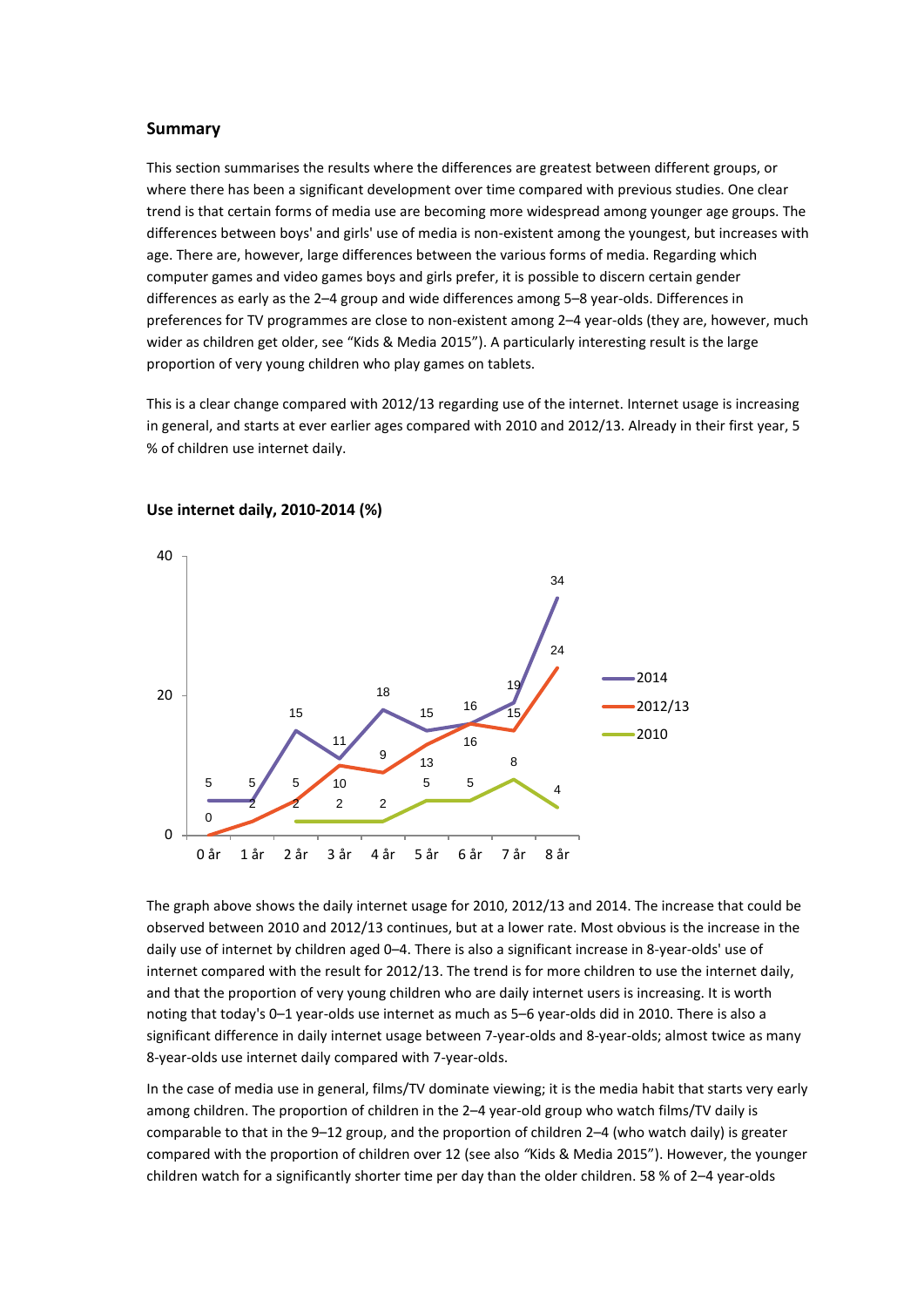watch films/TV for more than 1 hour per day and 7 % watch films/TV for more than 3 hours per day. The corresponding figures for 9–12 year-olds are 71 % and 14 %. At the same time, the proportion of children in all three age groups who watch films/TV daily has decreased compared with 2012/13. TV viewing can be said to be the media background for all other media use in these age groups; the older they become, the more time is spent on other media. The proportion of children who watch films/TV every day is relatively constant until children reach their teens, when viewing starts to decrease (see "Kids & Media 2015"). At the same time, the proportion of children in all three age groups (0–1, 2–4, 5–8), who watch films/TV daily has decreased in comparison with 2012/13. The two most popular TV programmes/TV channels for all age groups are, as in 2012/13, SVT's Bolibompa and Barnkanalen. Among 0–4 year-olds there are no clear differences between girls and boys in their choice of TV programmes, but at 5–8 a certain gender difference appears in the choice of TV programmes.

Regarding the use of mobile phones, 0–1 year-olds using them daily (4 %) was equal to the 2–4 year-old group. However, the use of mobile phones did not increase in any of the age groups compared with 2012/13. Daily reading of books and daily viewing of TV was most frequent in the 2-4 group. 23 % of all 5–8 year-olds and 10 % of all 2–4 year-olds play games on a tablet every day.

A large difference can be observed in children's access to a tablet in the home between 2012/13 and 2014.



## **Access to a tablet in the home 2012/13 and 2014 (%)**

Compared with 2012/13, there has been a significant increase in the proportion of children in the 2–4 and 5–8 groups who have their own tablet. In 2012/13, only 3 % in the age group 2–4 and 7 % of those aged 5–8 had their own tablet. The proportion of children with their own tablet (in these age groups) has quadrupled since 2012/13. Looking at the total access to tablets in the home (0–8 year-olds who have their own or who share one with others), the increase is also significant. Among children in the 0–1 group, 56 % have access to a tablet, among 2–4 year-olds the corresponding figure is 79 % and among 5– 8 year-olds, 84 % have access to a tablet in the home. This is roughly a doubling of children's access to tablets in the home compared with 2012/13. Parents are also more positive to children's gaming compared with 2012/13; for example, twice as many fully agree with the statement that children learn good things through gaming.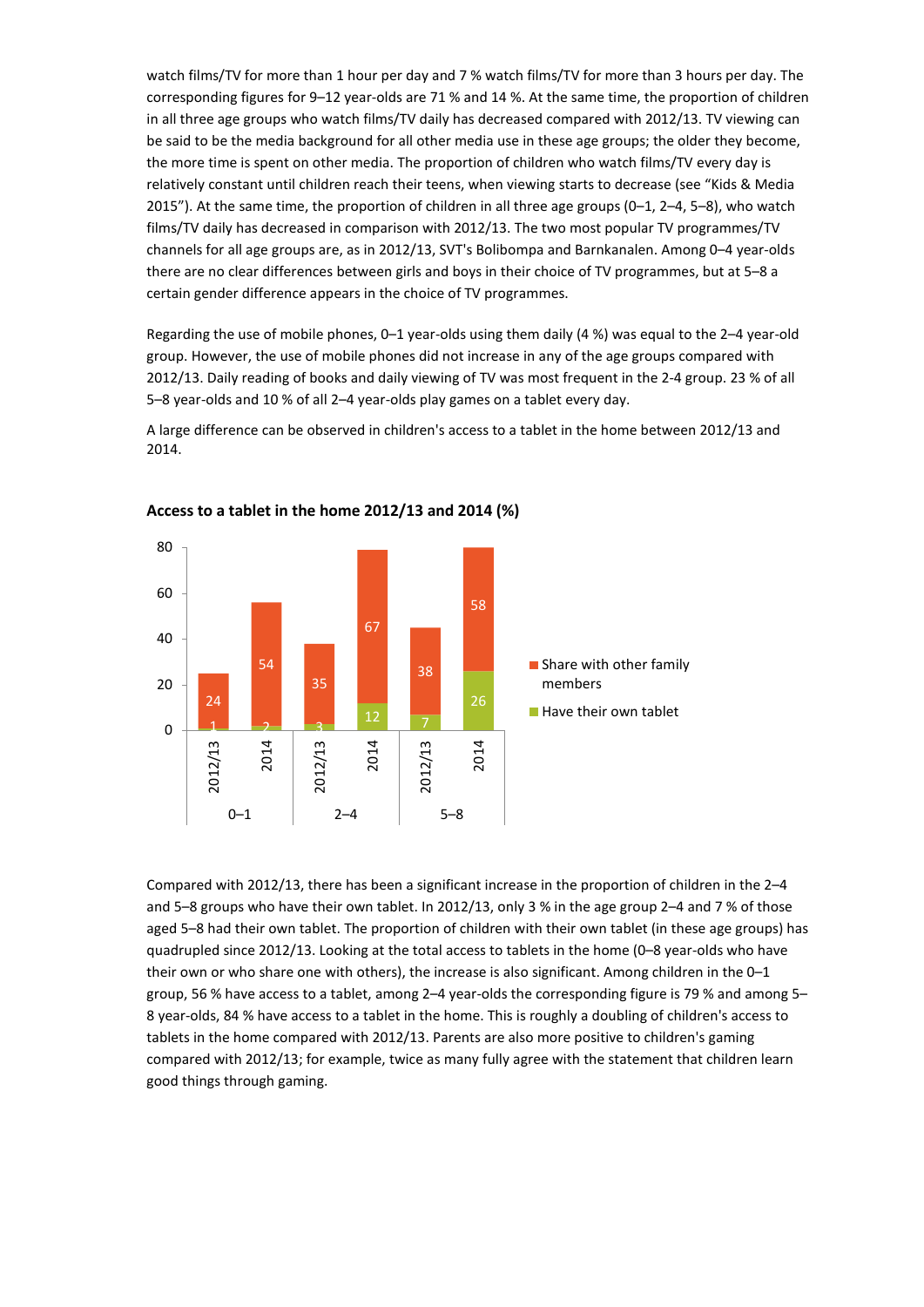At the same time, the proportion of children who say they have their own handheld game console has fallen significantly. Access to own TVs, PCs and game consoles has also dropped slightly compared with 2012/13, probably due to tablets replacing other media devices among children aged 0–8.

A large difference between 2012/13 and the present report is the proportion of 0–1 year-olds who have played computer games/video games/tablet games. The proportion of 0–1 year-olds who have gamed has almost quadrupled, from 7 % to 26 %. This can largely be explained by the fact that the youngest children play games on a tablet.



**Proportion of 0-1 year-olds who play computer games/video games/tablet games, 2012/13 and 2014 (%)** 

Computer games and TV games are the area in which differences between the sexes occur earliest and are most significant. Already among children of 2–4, boys' and girls' choices of games differ and among 5–8 year-olds, there are only two games on both genders' top-five lists of the most popular games. Among the youngest, gender differences in terms of frequency and extent of gaming are marginal, and among 2–4 year-olds 6 percentage points more girls play games than boys. Among the 5–8 group, 88 % of boys play games compared with 81 % of girls. There are, however, significant differences between girls and boys in how long 5-8 year-olds play games: 26 % of boys play at least one hour/day, compared with only 12 % of girls. 25 % of parents of children aged 5-8 think that they spend too much time playing games.

YouTube is the most popular internet site among 2–8 year-olds, and among the 16 % of 0–1 year-olds that have visited sites, YouTube and SVT Play/Barnkanalen/Bolibompa are mentioned. These sites are located at the top among all the age groups. The proportion of children aged 5–8 who use social media has decreased slightly in comparison with 2012/13; only 3 % of the 5–8 group said they used social media.

The percentage of parents who are usually with their baby when using media and who talk to the baby about media use/content is generally unchanged from 2012/13.

Young children's new consumption shows a small increase in the proportion of children 0–8 who watch the news. Children read news less from newspapers and more from digital platforms (mobiles and internet). TV is still the most common form of media for news consumption among children.